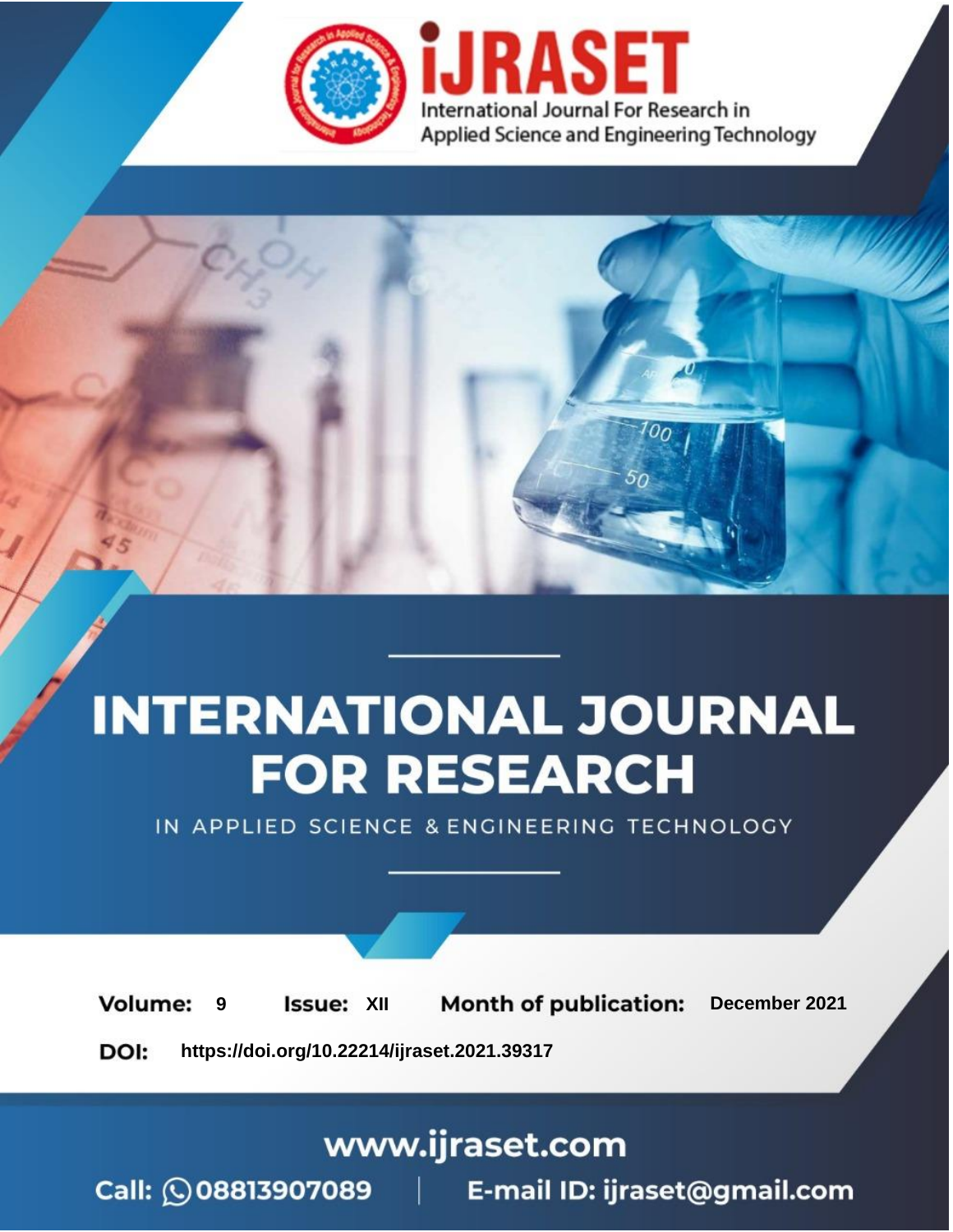

### **A Review on Spam Detection Techniques for IOT Devices**

Nurussabah Mohammad Fahim $^1$ , Prof. Dr. Ahmad Sajjad Khan $^2$ *1, 2Anjuman College of Engineering and Technology, Sadar, Nagpur-17*

*Abstract: The number of Internet of Things (IoT) devices in smart homes is rapidly increasing, generating massive volumes of data that is mostly transmitted over wireless communication channels. The amount of data released by these gadgets increased as well. Aside from the increasing volume, the IoT gadget generates a significant amount of data. Having varied data quality characterised by its speed in terms of time and position in various different modalities dependence. However, different IoT devices are vulnerable to different dangers, such as cyber-attacks and changing network conditions. Data leakage, connections, and so on. The properties of IoT nodes, on the other hand, make the current solutions obsolete. inadequate to cover the entire security range of IoT networks Machine learning can help in this situation. Algorithms can be useful in detecting irregularities in data, which improves the security of IoT systems. The methods are aimed at the data anomalies that exist in the smart Internet in general.*

#### **I. INTRODUCTION**

In smart homes, the number of Internet of Things (IoT) devices is rapidly increasing, generating vast volumes of data that is largely transported over wireless communication channels. However, numerous IoT devices are exposed to a variety of dangers, including cyber-attacks, unstable network connectivity, data leakage, and so on. Statistical analysis and machine.

learning may help spot anomalies in data, which improves the security of the smart home IoT system, which is what this study is all about. With the use of several parameters such as feature importance, root mean square error, hyper-parameter tweaking, and others, this article explores the reliability of IoT devices delivering domestic appliance readings. The system assigned a spamicity score to each IoT device based on the feature importance and the root mean square error value based score of the machine learning models. The Internet of Things (IoT) is defined as a network of interconnected and distributed embedded systems that communicate via wired or wireless communication technologies. The Internet of Things (IoT) has experienced massive expansion and quick development, resulting in the inclusion of IoT devices in smart homes and smart cities. It's also defined as a network of physical items or things with limited compute, storage, and communication capabilities that are also integrated with electronics (such as sensors and actuators), software, and network connectivity that allow them to gather, process, and share data. IoT objects include smart household devices such as a smart bulb, smart adapter, smart metre, smart refrigerator, smart oven, AC, temperature sensor, smoke detector, IP camera, and more sophisticated devices such as frequency identification (RFID) devices, heartbeat detectors, accelerometers, parking zone sensors, and a variety of other sensors in automobiles, among others.

The Internet of Things offers a wide range of applications and services, including critical infrastructure, agricultural, military, household appliances, and personal health care. As the number of IoT devices grows, so does the number of anomalies caused by these devices. Interruptions, spoofing attacks, Dos attacks, jamming, eavesdropping, spam, and malware are among security challenges that IoT applications must address. The most caution should be exercised with web-based devices, as they account for the majority of IoT devices. It is typical in the workplace for IoT devices to be used to effectively implement security and protection features.

Wearable devices that collect and transfer a user's health data to a connected smartphone, for example, should avoid data leaking to protect privacy. According to market research, 25-30% of working workers connect their personal IoT devices to their company's network. The growing popularity of IoT attracts both the target audience, i.e. users, and the attackers.

However, as machine learning (ML) becomes more prevalent in various attack scenarios, IoT devices must adopt a defensive approach and important parameters in security protocols to strike a balance between security, privacy. The main purpose of this paper is to present a thorough and complete assessment of current research on detecting review spam using various machine learning approaches, as well as to develop methodology for further exploration.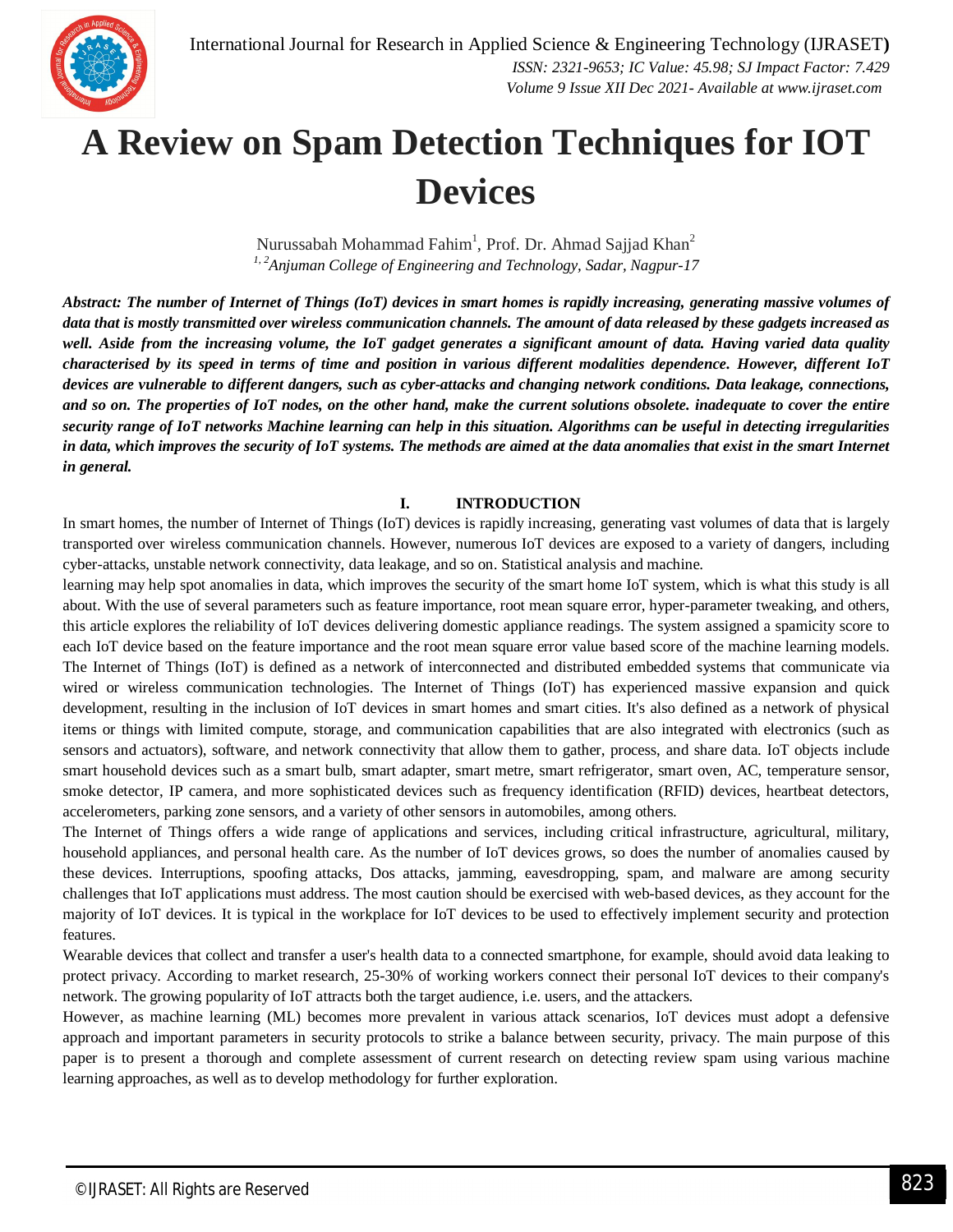

International Journal for Research in Applied Science & Engineering Technology (IJRASET**)**

 *ISSN: 2321-9653; IC Value: 45.98; SJ Impact Factor: 7.429*

 *Volume 9 Issue XII Dec 2021- Available at www.ijraset.com*

#### **II. RELATED WORKS**

As the number of low-cost Internet-of-Things (IoT) devices has increased considerably in recent years, spammers have found them to be great targets. Default passwords are included with some network cameras when they are released to the market. Many IoT devices have old or poorly configured operating systems. These practises make it easy for IoT devices to be hacked. Some of these infected IoT devices could be used to send spam via email. As a result, mail server administrators must figure out how to deal with unwanted connections from client IoT devices. Even if a mail server uses a whitelist or blacklist to only allow E-mails relayed from a few known SMTP servers, such a list-based solution appears to be ineffective for worldwide SMTP clients when considering the flexibility and cost of list maintenance.[4]. In the analysis of spam detection in IoT devices, a variety of machine learning and soft computing algorithms have been used (Eg.Smart homes). Efforts have been made to solve security and privacy issues in IoT networks. [2]Choi J, Jeong, HKim et,al. have investigated the best and most efficient Spam Detection in IoT Devices in this article. Extreme Gradient Boosting, Decision Trees, Gradient Boosted Regression, Bagged Model, Bayesian Generalized Linear Model, and Generalized Linear Model with Stepwise Feature Selection methods are all employed.The author introduced a new technique for Spam Detection in Smart Homes in this study. Extreme Gradient Boosting, Decision Trees, Random Forest, and Gradient Boosted regression models are all examples of extreme gradient boosting. [4]. IoT systems, which include devices, services, and networks, are vulnerable to network, physical, and application threats that are similar to privacy leakage.

#### *A. DoS (Distributed Denial of Service) Attacks*

To prevent IoT devices from gaining access to the target database, attackers can flood it with unsolicited requests. a wide range of services These fraudulent requests generated by a network of IoT devices are known as though they were bots This form of attack has the potential to drain all of the service provider's resources. It has the ability to thwart genuine transactions.The network resource should be made unavailable to users.

#### *B. Attacks on Radio-frequency Identification (RFID)*

These threats are especially common in IoT devices' physical layer. This onslaught results in the loss of the game the device's integrity Attackers attempt to alter data at the node storage level or while it is in transit within the network transmission make use of spamming methods One of the most popular ways is ad fraud.

#### *C. Near-Field Communication (NFC)*

Electronic payment frauds are the focus of these attacks. Unencrypted traffic, eavesdropping, and tag alteration are all plausible assaults. Conditional privacy protection is the solution to this dilemma. As a result, the attacker is unable to create an identical profile using the user's public key. A trustworthy service manager generates random public keys for this model.

Machine Learning is the study of computer algorithms that improve themselves over time by performing various jobs. Computer science is a subfield of machine learning. To increase network security, many machine learning approaches such as supervised learning, unsupervised learning, and reinforcement learning have been widely used. The existing machine learning technique for detecting the above-mentioned attacks



Fig 1: Machine learning generalized model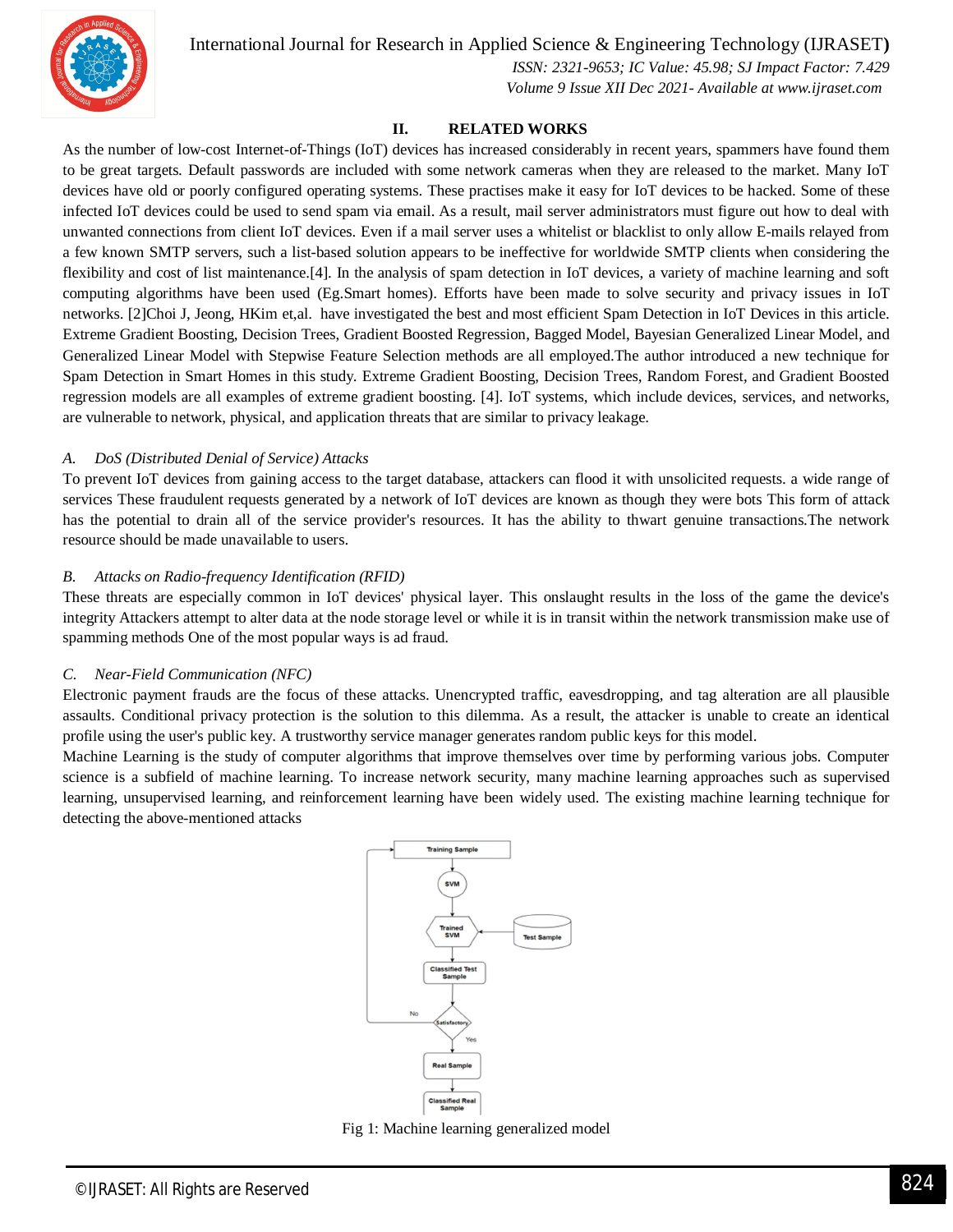

International Journal for Research in Applied Science & Engineering Technology (IJRASET**)**

 *ISSN: 2321-9653; IC Value: 45.98; SJ Impact Factor: 7.429 Volume 9 Issue XII Dec 2021- Available at www.ijraset.com*

#### **III. MACHINE LEARNING APPROACHES THAT ARE SUPERVISED**

For labelling the network, models such as support vector machines (SVMs), random forest, Naive Bayes, K-nearest neighbour (KNN), and neural networks (NNs) are utilised.

#### *A. Machine Learning Techniques That Are Not Supervised*

In the absence of labels, these strategies surpass their counterparts' techniques. It operates on the basis of the formation of clusters Multivariate correlation analysis is used in IoT devices to identify Dos attacks.

#### *B. Machine Learning Algorithms That Use Reinforcement*

These models allow an IoT system to choose security protocols and key settings by trial and error against a set of security protocols and key parameters. various assaults Q-learning has been utilised to increase authentication performance and will aid in virus detection as well.

#### *C. Learning That Is Only Partially Supervised*

Semi-supervised learning is a machine learning technique that sits between between unsupervised learning (no labelled training data) and supervised learning (fully labelled training data). Although some of the training examples lack training labels, many machine-learning researchers have discovered that unlabeled data, when combined with a small amount of labelled data, can significantly enhance learning accuracy. The training labels in weakly supervised learning are noisy, limited, or imprecise; nonetheless, they are frequently less expensive to induce, resulting in larger effective training sets. Machine learning approaches aid in the development of protocols for lightweight access control, which save a significant amount of energy and improve the life of IoT devices.

For example, the developed outer detection strategy uses K-NNs to address the problem of unregulated outer detection in WSNs. The literature review explains how machine learning may be used to improve network security.

*1) SVM:* Support vector machines, often known as support vector networks, are a collection of supervised learning algorithms for classification and regression. It is, however, mostly used in categorization difficulties. We represent each data item as a degree in n-dimensional space (where n is the number of features you have), with the value of each feature being the value of a certain coordinate, using the SVM method. Then, by locating the hyper-plane that separates the two classes, we may classify them. As a result, we may state that SVM's main goal is to discover a hyperplane in an N-dimensional space that clearly classifies data points. Both linear and non-linear data can be classified using SVM. It employs a method called the kernel trick to rework your data such that it supports these transformations and also determines an ideal boundary between the available outputs in order to categorize non-linear data.



Fig 1: SVM classifier

#### **IV. RANDOM FORESTS (RF)**

They are a bag containing n Decision Trees (DT) with a unique set of hyper-parameters that have been trained on various subsets of data. Random Forests are also known as an in machine learning. Using an ensemble or a bagging approach is a good option. Because of its simplicity and effectiveness, random forest is one of the most widely used algorithms. stability. A random forest is more stable and reliable than a single tree. Random Forest is a supervised machine learning technique that can be used to classify and predict data. But talking about how it's used for classification because it's more intuitive and simple to understand. It's a collection of decision trees that aid in the reduction of decision tree variance It strikes a good balance between high variation and low volatility. By sampling with each tree fitted and a sample of characteristics at each split, substantial bias is achieved.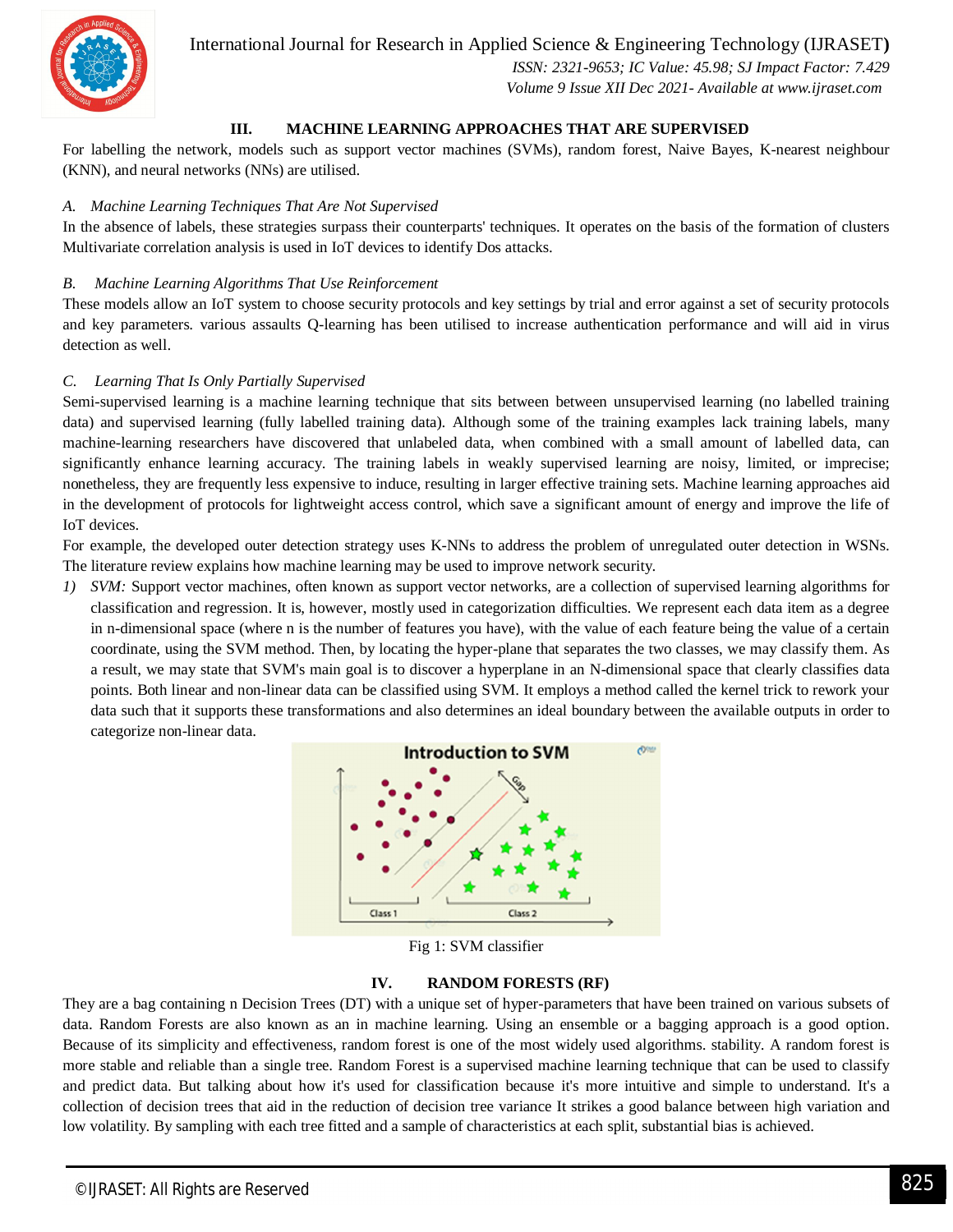International Journal for Research in Applied Science & Engineering Technology (IJRASET**)**



 *ISSN: 2321-9653; IC Value: 45.98; SJ Impact Factor: 7.429 Volume 9 Issue XII Dec 2021- Available at www.ijraset.com*

#### **V. BOOSTING OF EXTREME GRADIENTS (XGBOOST)**

Extreme Gradient Boosting (EGB) is a popular supervised machine learning model with distributed and out-of-core computing, efficiency, and parallelization capabilities. Parallelization takes place for numerous nodes in a single tree, not across trees. It's a scalable and efficient gradient boosting system. A good linear model solver and a tree learning technique are included in the package. Regression, grouping, and ranking are some of the objective functions it offers. It's based on numeric vectors. It's 10 times faster than the fastest gradient boosting methods currently available. Gradient boosting is an approach for finding the most effective tree model by using more precise approximations. It employs a number of ingenious techniques to make it particularly competitive with structured data. Each training round, a bad learner is created, and its predictions are matched with the correct outcome



Fig iii: XGBOOST

In the coming years, the amount of data released by these gadgets will multiply many times. Aside from increased volume, IoT devices generate a great amount of data in a variety of modalities with varying data quality characterised by its speed in terms of time and position dependency. Machine learning (ML) algorithms can help ensure security and authorisation based on biotechnology, as well as anomaly detection to improve the usability and security of IoT devices, in such a scenario. Learning algorithms, on the other hand, are frequently used by attackers to exploit vulnerabilities in smart IoT-based devices..

| Model no.          | Model                               | Package | Tuning parameter |
|--------------------|-------------------------------------|---------|------------------|
| Model              | <b>Support Vector</b><br>Classifier | sklearn | None             |
|                    | Random forest                       |         |                  |
| Model <sub>2</sub> |                                     | sklearn | None             |
|                    | eXtreme Gradient                    |         | <b>Nrounds</b>   |
| Model <sub>3</sub> | <b>Boosting</b>                     | Xgboost | Lambda           |
|                    |                                     |         | alpha            |

#### **VI. CONCLUSION**

ML models are used to identify the spam boundaries of IoT devices in the proposed system. Using highlight designing process, the IoT dataset used in the experiments is pre-prepared. The spamicity score is used in this research to determine the reliability of IoT devices in the smart home organisation. Different ML models were utilised to assess the time-arrangement information produced by keen metres through extensive tests and analysis. By assigning a spam score to IoT gadgets in a smart home, different commitment levels of IoT gadgets were resolved with the help of group strategies for ML. The results demonstrate that the spamicity score of the devices aids in refining the conditions that must be met for IoT devices in the smart home to function properly.

#### **REFERENCES**

- [1] Fatima Hussain,Rasheed Hussain,Syed Ali HassanHossain. Machine Learning in IoT Security: Current Solutions and Future Challenges
- [2] Choi, J.; Jeoung, H.; Kim, J.; Ko, Y.; Jung, W.; Kim, H.; Kim, J. Detecting and identifying faulty IoT devices in smart homes with context extraction. In Proceedings of The 48th Annual IEEE/IFIP International Conference on Dependable Systems and Networks, DSN 2018, Luxembourg, 25– 28 June 2018; pp. 610–621.
- [3] Tang, S.; Gu, Z.; Yang, Q.; Fu, S. Smart Home IoT Anomaly Detection based on Ensemble Model Learning from Heterogeneous Data. In Proceedings of the 2019 IEEE International Conference on Big Data (Big Data), Los Angeles, CA, USA, 9–12 December 2019; pp. 4185–4190.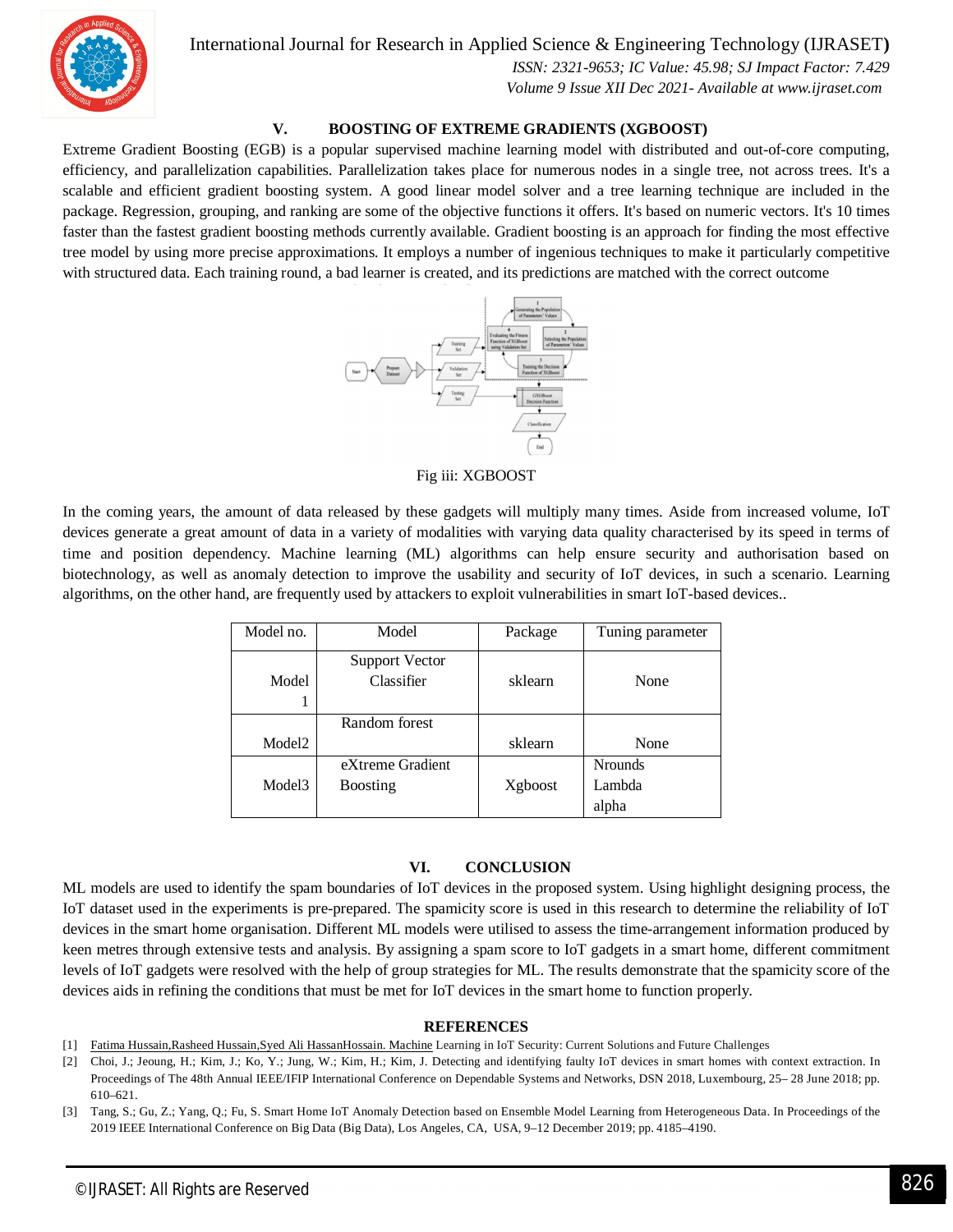



 *ISSN: 2321-9653; IC Value: 45.98; SJ Impact Factor: 7.429 Volume 9 Issue XII Dec 2021- Available at www.ijraset.com*

- [4] Makkar A.; Garg S.; Kumar, N.; Hossain, M.S.; Ghoneim, A.; Alrashoud, M. An Efficient Spam Detection Technique for IoT Devices using Machine Learning. IEEE Trans. Ind. Inform. 2020.
- [5] Ameema Zainab, Shady S. Refaat and Othmane Bouhali;Ensemble-Based Spam Detection in Smart Home IoT Devices Time Series Data Using Machine Learning Techniques
- [6] Nitin Jindal and Bing Liu. "Opinion Spam and Analysis." Proceedings of First ACM International Conference on Web Search and Data Mining (WSDM-2008), Feb 11-12, 2008, Stanford University, California, USA
- [7] Loredana Firte Camelia Lemnaru Rodica Potolea Spam Detection Filter using KNN Algorithm and Resampling 2010 IEEE
- [8] Peng Wan, Minoru Uehara Spam Detection Using Sobel Operators and OCR 2012 26th International Conference on Advanced Information Networking and Applications Workshops
- [9] Jakub Piskorski, Marcin Sydow, Dawid Weiss Exploring Linguistic Features for Web Spam Detection:A Preliminary Study ACM 200x
- [10] SNEHAL DIXIT & A.J.AGRAWAL REVIEW SPAM DETECTION International Journal of Computational Linguistics and Natural Language Processing Vol 2 Issue 6 June 2013 ISSN 2279 – 0756
- [11] RAYMOND Y. K. LAU, S. Y. LIAO, RON CHIWAI KWOK, KAIQUAN XU, YUNQING XIA, YUEFENG LI Text Mining and Probabilistic Language Modeling for Online Review Spam Detection ACM Trans. Manag. Inform. Syst. 2, 4, Article 25 (December 2011)